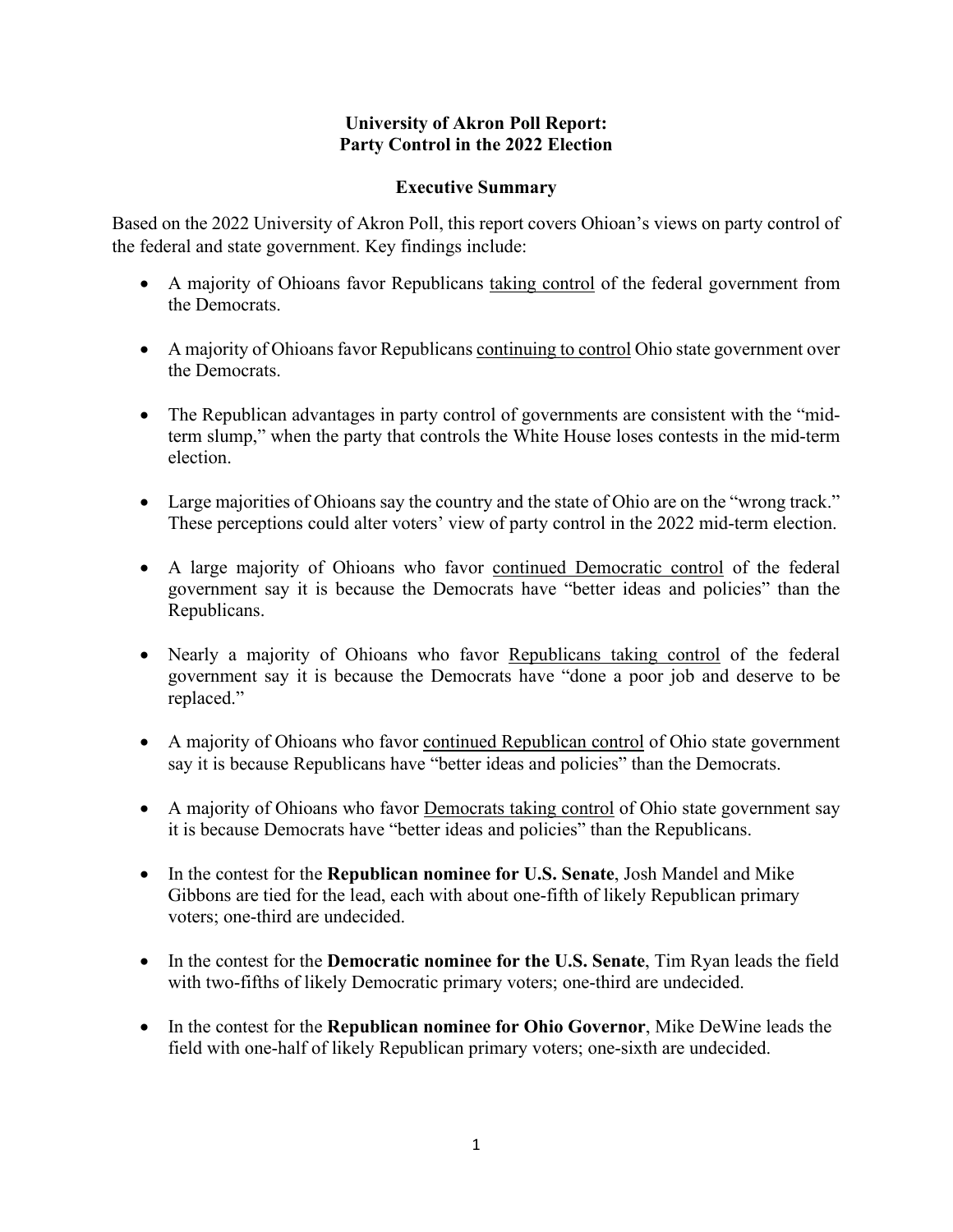• In the contest for the **Democratic nominee for Ohio Governor**, Nan Whaley narrowly leads John Cranley, each with about one-fifth of likely Democratic voters; more than onehalf are undecided.

**The Survey:** The 2022 University of Akron Poll was conducted by the Center for Marketing and Opinion Research for the Ray C. Bliss Institute of Applied Politics at The University of Akron. It was a random sample of 1,550 Ohio eligible voters conducted online between February 17 and March 15, 2022, with a margin of error of plus or minus 2.5 percentage points.

# **Party Control of Federal and State Government**

A majority (53.7 percent) of Ohioans favored Republicans taking control of the federal government, when asked:

*The Democrats control the federal government. This year, would you like to see the Democrats continue to control the federal government or would you like to see the Republicans take control of the federal government for a change*?

At the same time, a larger majority (57.4 percent) of Ohioans favored continued Republican control of the state government, when asked:

*The Republicans control Ohio state government. This year, would you like to see the Republicans continue to control Ohio state government or would you like to see the Democrats take control of Ohio state government for a change?*



These patterns are consistent with a "mid-term slump," where the party that controls the White House lose contests in the following mid-term election. Thus, because Democrat Joe Biden was elected president in 2020, these figures confirm the likelihood that 2022 may be a good year for Republican candidates in Ohio.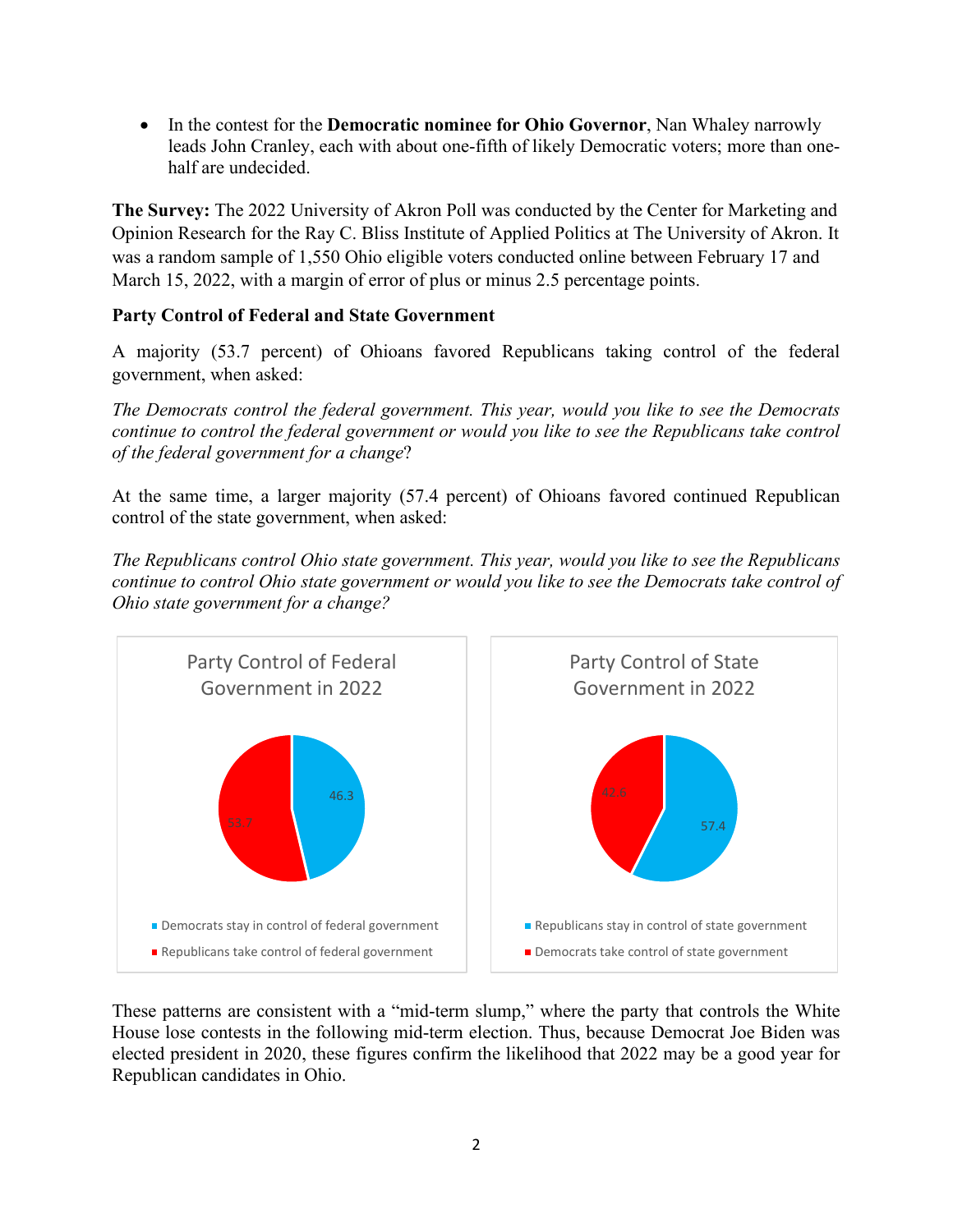Just how good a Republican year 2022 might be is still to be determined and public views on whether the country or the state are on the "right track" or "wrong track" could be a factor. Overall, 31 percent of Ohioans say the United States is on the "right track" and 69 percent said it is on the "wrong track." Meanwhile, 52 percent of Ohioans say Ohio is on the "right track" and 47 percent said it is on the "wrong track."

However, 43 percent of Ohioans who favor continued Republican control of state government say Ohio is on the "wrong track" and 12 percent of Ohioans who favor Republican control of the federal government say the United States is on the "right track." These figures are sufficient to improve Democratic fortunes in close state-wide contests in Ohio.

## **Reasons for Party Control**

On the one hand, three-fifths (59.6 percent) of Ohioans who favor continued Democratic control of the federal government say it is because Democrats have better "ideas and policies" than Republicans, while more than one-quarter (28.6 percent) say it is because Democrats have done "a good job and deserve to stay in office." Just one-eighth (11.8 percent) say it is because Democrats have "the best qualified candidates."

On the other hand, almost one-half (47.6 percent) of Ohioans who favor Republicans taking control of the federal government said it is because the Democrats have "done a poor job and deserved to be replaced," while two-fifths (39.8 percent) say it is because Republicans have "better ideas and policies" than the Democrats. Just one-eighth (12.8 percent) say it is because the Republicans have "the best qualified candidates."

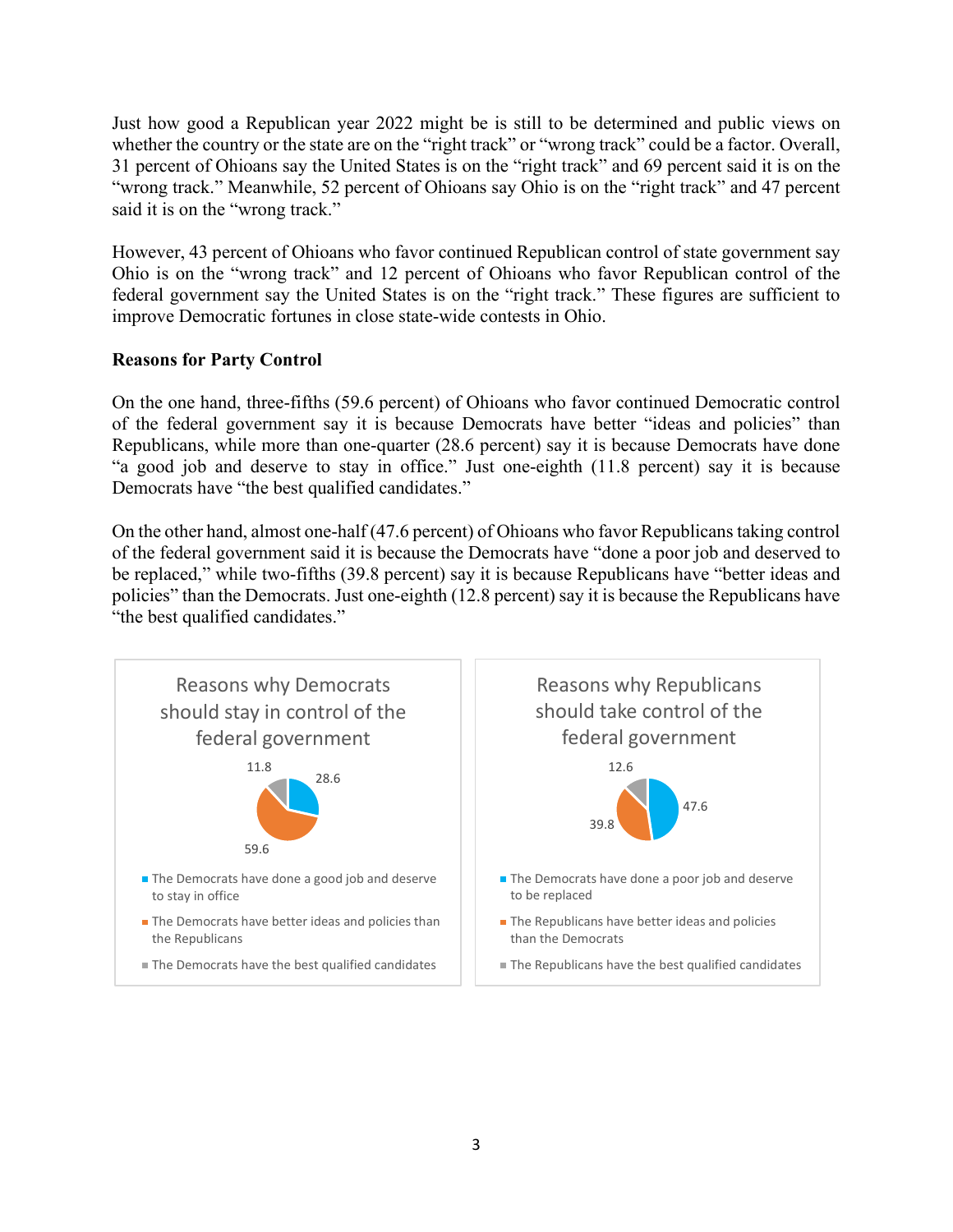Meanwhile, one half (51.5 percent) of Ohioans who favor Republicans staying in control of Ohio state government say it is because Republicans have "better ideas and policies" than the Democrats, while more than one-third (37.3 percent) say that the Republicans have "done a good job and deserve to stay in office." Just one-eighth (11.3 percent) say it is because the Republicans have "the best qualified candidates."

At the same time, more than one-half (54.5 percent) of Ohioans who favor the Democrats taking control of Ohio state government say it is because Democrats have "better ideas and policies than the Republicans," while three-tenths (29.6 percent) say it is because Republicans have done "a poor job and deserve to be replaced." Just one-sixth (15.9 percent) say it is because Democrats have "the best qualified candidates."



## **Primary Preferences**

It is not surprising that relatively few Ohioans say the quality of candidates is a factor in party control of governments: the candidates for the 2022 U.S. Senate and Ohio Governor elections have not yet chosen, pending the upcoming primary election, scheduled for May  $3<sup>rd</sup>$ .

*Nominees for U.S. Senate.* The race for the U.S. Senate seat held by retiring Republican Rob Portman will be crucial for party control of the federal government, and numerous candidates are running for the Republican nomination.

Six weeks before the scheduled May  $3<sup>rd</sup>$  primary, former State Treasurer Josh Mandel is tied with businessman Mike Gibbons for the lead, with about one-fifth of the preferences of likely Republican primary voters. If just firm preference "for" the candidates are counted, Gibbons leads Mandel 18.1 to 16.8 percent; if undecided votes who lean toward the candidates are included, Mandel leads Gibbons 21.7 to 20.6 percent.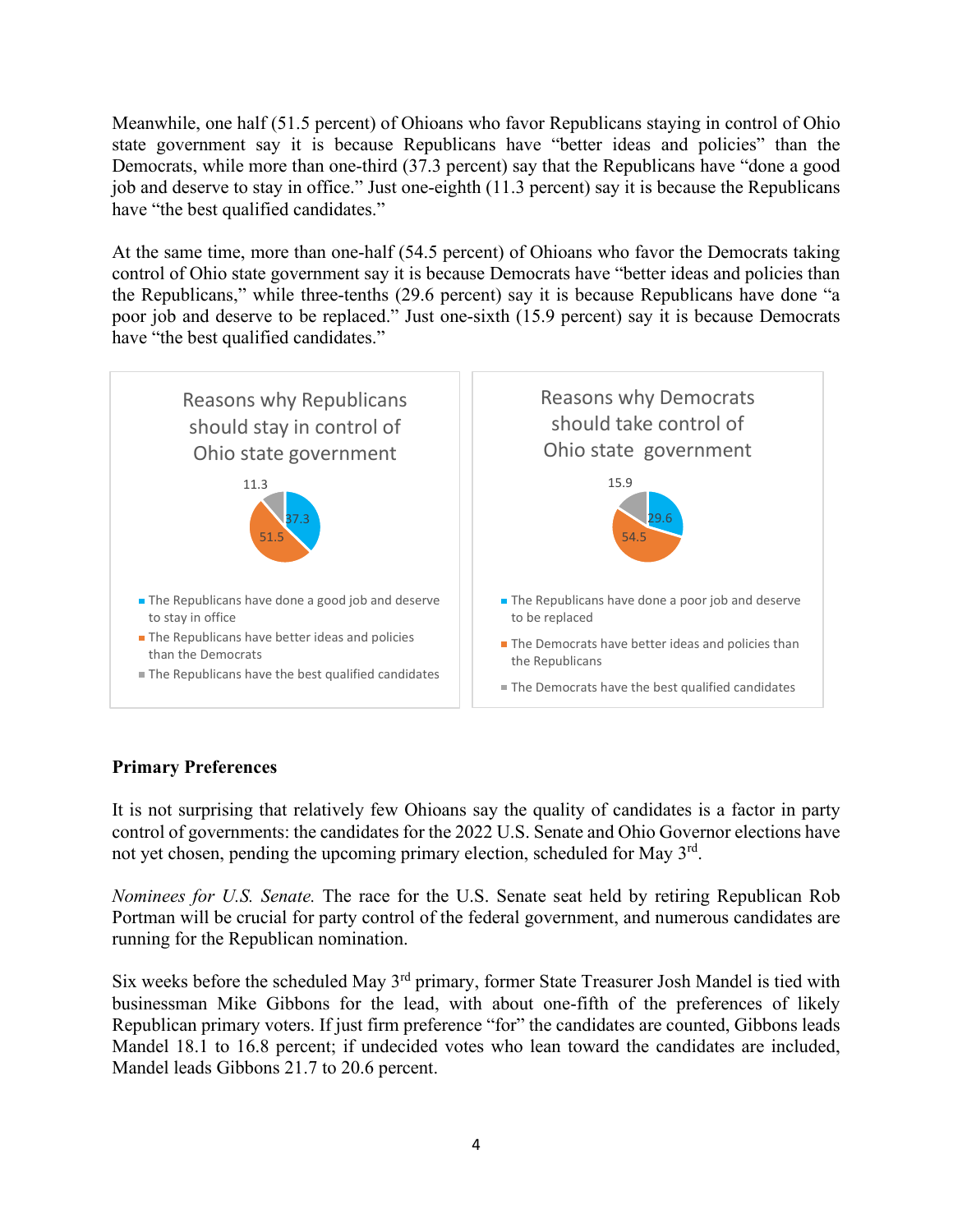Venture capitalist and author J. D. Vance is in third place (9.7 percent), followed by former Ohio Republican Party Chair Jane Timken (6.0 percent), and Ohio State Representative Matt Dolan (4.7 percent; all these figures include "for" and "lean" preferences). Other candidates have 3.7 percent, while 33.5 percent of likely Republican primary voters are fully undecided.



In the race for the Democratic nomination for the U.S. Senate, U.S. Congressman Tim Ryan leads attorney Morgan Harper, 42.6 to 16.5 percent (including "for" and "lean" preferences). Other candidates have 4.1 percent, while 36.9 percent of likely Democratic primary voters are fully undecided.